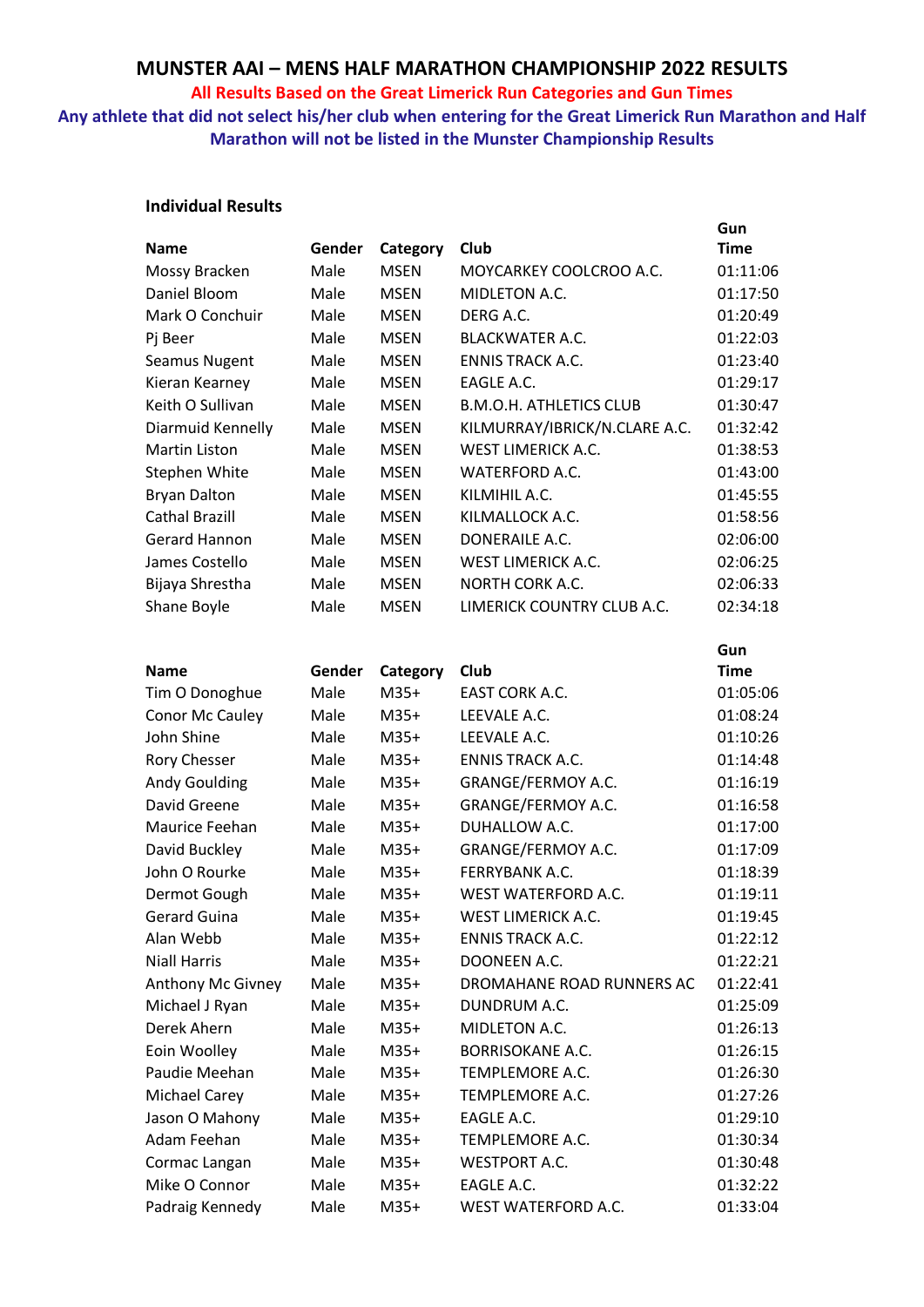### **All Results Based on the Great Limerick Run Categories and Gun Times**

**Any athlete that did not select his/her club when entering for the Great Limerick Run Marathon and Half Marathon will not be listed in the Munster Championship Results**

| Paddy O Keeffe          | Male   | $M35+$   | MILLSTREET A.C.                | 01:33:23    |
|-------------------------|--------|----------|--------------------------------|-------------|
| Keith O Driscoll        | Male   | $M35+$   | <b>WATERFORD A.C.</b>          | 01:34:47    |
| Ruairi Concannon        | Male   | $M35+$   | <b>CLARE CRUSADERS</b>         | 01:35:34    |
| Stephen Aherne          | Male   | $M35+$   | DOONEEN A.C.                   | 01:36:04    |
| Robert Mc Carthy        | Male   | $M35+$   | DOONEEN A.C.                   | 01:37:28    |
| <b>Finbarr Corcoran</b> | Male   | $M35+$   | MILLSTREET A.C.                | 01:41:14    |
| Barry O Brien           | Male   | $M35+$   | BILBOA A.C.                    | 01:41:52    |
| <b>Thomas Finn</b>      | Male   | $M35+$   | CARRICK-ON-SUIR A.C.           | 01:43:08    |
| <b>Michael Hellen</b>   | Male   | $M35+$   | TOGHER A.C.                    | 01:44:55    |
| Eoin Dinneen            | Male   | $M35+$   | TOGHER A.C.                    | 01:47:05    |
| <b>Barry Hartnett</b>   | Male   | $M35+$   | MOOREABBEY MILERS A.C.         | 01:47:11    |
| Raymond Barrow          | Male   | $M35+$   | MALLOW A.C.                    | 01:49:45    |
| David Franklin          | Male   | $M35+$   | LIMERICK COUNTRY CLUB A.C.     | 01:52:16    |
| lan Patterson           | Male   | $M35+$   | CLONMEL A.C.                   | 01:52:19    |
| Sean Mulholland         | Male   | $M35+$   | TEMPLEMORE A.C.                | 01:52:52    |
| Paul Coleman            | Male   | $M35+$   | CHURCHTOWNROADRUNNERS AC       | 01:54:26    |
| <b>Tim Ganley</b>       | Male   | $M35+$   | MAYO A.C.                      | 01:57:42    |
| Paul Hayes              | Male   | $M35+$   | NEWPORT A.C.                   | 01:57:59    |
| Perry Power             | Male   | $M35+$   | MOOREABBEY MILERS A.C.         | 01:59:37    |
| David Toomey            | Male   | $M35+$   | DOONEEN A.C.                   | 02:06:33    |
| Cedric Knee             | Male   | $M35+$   | MOUNT HILLARY A.C.             | 02:08:11    |
| Denis Fitzgerald        | Male   | $M35+$   | WATERGRASSHILL A.C.            | 02:12:57    |
| Brian O Riordan         | Male   | $M35+$   | KILFINANE A.C.                 | 02:15:12    |
|                         |        |          |                                |             |
|                         |        |          |                                |             |
|                         |        |          |                                | Gun         |
| <b>Name</b>             | Gender | Category | Club                           | <b>Time</b> |
| Karl Lenihan            | Male   | $M45+$   | <b>WEST LIMERICK A.C.</b>      | 01:15:06    |
| Kieran Mc Keown         | Male   | $M45+$   | GRANGE/FERMOY A.C.             | 01:15:16    |
| Liam O Connor           | Male   | $M45+$   | GRANGE/FERMOY A.C.             | 01:16:20    |
| Johnny O Sullivan       | Male   | M45+     | GRANGE/FERMOY A.C.             | 01:18:25    |
| John Murphy             | Male   | $M45+$   | GRANGE/FERMOY A.C.             | 01:19:35    |
| <b>Conor Fleming</b>    | Male   | M45+     | CLONMEL A.C.                   | 01:21:11    |
| Stephen Moore           | Male   | $M45+$   | AN RIOCHT A.C.                 | 01:21:54    |
| Derek Vaughan           | Male   | M45+     | <b>B.M.O.H. ATHLETICS CLUB</b> | 01:23:50    |
| Paul Cotter             | Male   | $M45+$   | EAGLE A.C.                     | 01:24:19    |
| John O Brien            | Male   | M45+     | ST. FINBARRS A.C.              | 01:25:18    |
| Michael Walsh           | Male   | $M45+$   | GRANGE/FERMOY A.C.             | 01:26:36    |
| John Keogh              | Male   | $M45+$   | ST. MARYS (CLARE) A.C.         | 01:26:44    |
| Declan Dorgan           | Male   | M45+     | MIDLETON A.C.                  | 01:27:20    |
| Keith Butler            | Male   | M45+     | <b>CLARE CRUSADERS</b>         | 01:27:37    |
| John Moloney            | Male   | M45+     | <b>ENNIS TRACK A.C.</b>        | 01:27:57    |
| Pat O Connor            | Male   | $M45+$   | EAGLE A.C.                     | 01:28:00    |
| Cormac Flannery         | Male   | M45+     | DERG A.C.                      | 01:28:33    |
| Mike Griffin            | Male   | M45+     | DOONEEN A.C.                   | 01:29:27    |
| <b>Tony Tiger</b>       | Male   | M45+     | TOGHER A.C.                    | 01:31:19    |

John Collins Male M45+ MALLOW A.C. 01:33:42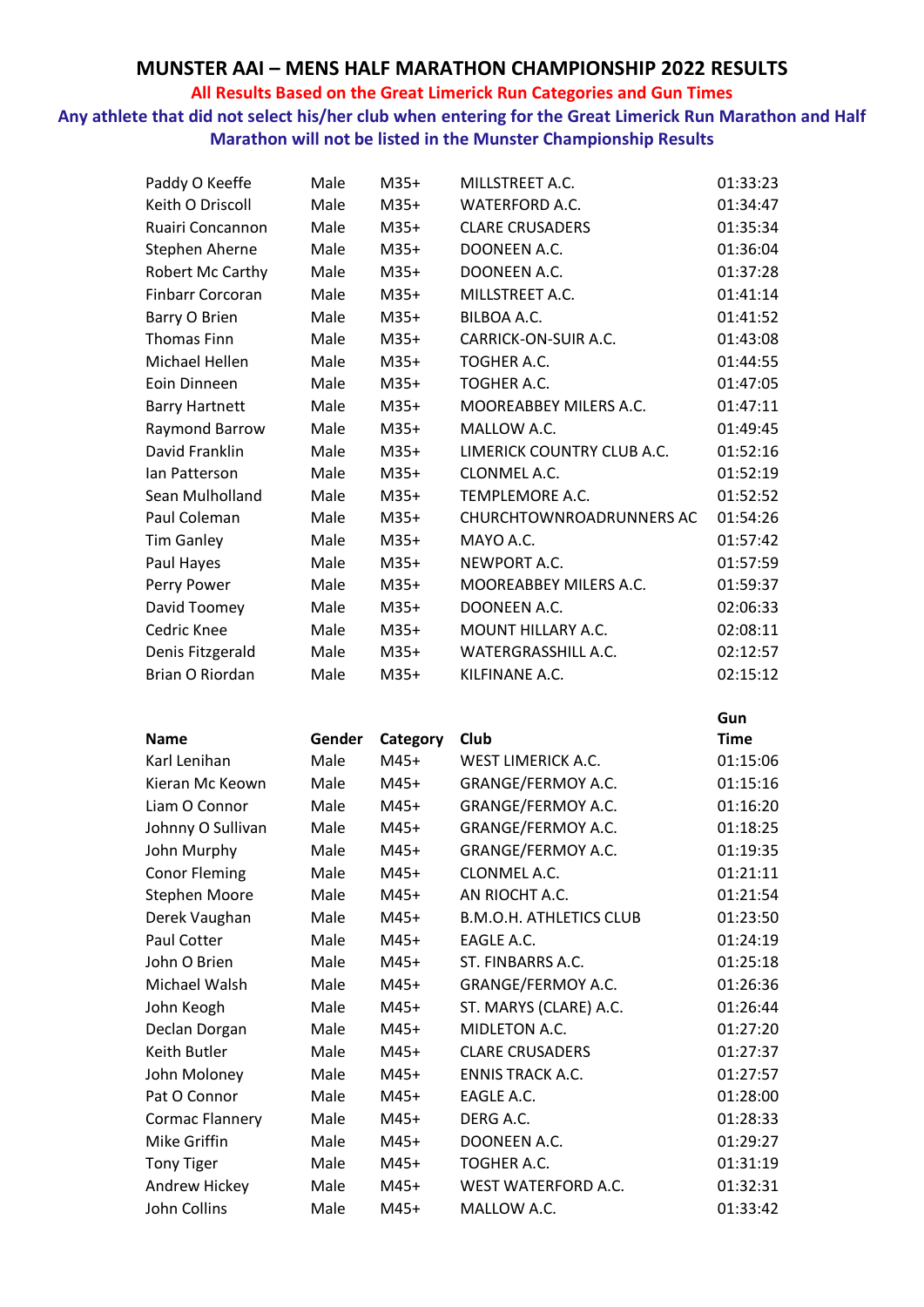### **All Results Based on the Great Limerick Run Categories and Gun Times**

**Any athlete that did not select his/her club when entering for the Great Limerick Run Marathon and Half Marathon will not be listed in the Munster Championship Results**

| Seamus Lynch               | Male   | M45+     | <b>CLARE CRUSADERS</b>         | 01:35:15    |
|----------------------------|--------|----------|--------------------------------|-------------|
| Enda Kiernan               | Male   | $M45+$   | ST. FINBARRS A.C.              | 01:35:45    |
| Don Murphy                 | Male   | $M45+$   | <b>B.M.O.H. ATHLETICS CLUB</b> | 01:36:56    |
| Donal Murray               | Male   | $M45+$   | ST. FINBARRS A.C.              | 01:42:30    |
| Paddy Clarke               | Male   | $M45+$   | TEMPLEMORE A.C.                | 01:42:53    |
| <b>Brian Kennedy</b>       | Male   | M45+     | <b>B.M.O.H. ATHLETICS CLUB</b> | 01:43:44    |
| Jonathan Scanlon           | Male   | $M45+$   | <b>WEST LIMERICK A.C.</b>      | 01:45:24    |
| Ger Moore                  | Male   | $M45+$   | LIMERICK COUNTRY CLUB A.C.     | 01:46:58    |
| Donal Ryan                 | Male   | $M45+$   | TEMPLEMORE A.C.                | 01:47:57    |
| John Bluett                | Male   | $M45+$   | NORTH CORK A.C.                | 01:48:41    |
| Donncha Murphy             | Male   | M45+     | <b>BWEENG TRAIL BLAZERS</b>    | 01:50:43    |
| <b>Robert Maharg</b>       | Male   | $M45+$   | <b>WEST LIMERICK A.C.</b>      | 01:52:52    |
| John O Sullivan            | Male   | $M45+$   | ST. BRENDAN'S (KERRY) A.C.     | 01:53:47    |
| David Hurley               | Male   | $M45+$   | ST. FINBARRS A.C.              | 01:54:04    |
| Johnny Sexton              | Male   | $M45+$   | CHURCHTOWNROADRUNNERS AC       | 01:54:27    |
| <b>Gary Carroll</b>        | Male   | M45+     | KILMURRAY/IBRICK/N.CLARE A.C.  | 02:00:16    |
| Tj Carey                   | Male   | M45+     | <b>TEMPLEMORE A.C.</b>         | 02:03:44    |
| David Mc Auliffe           | Male   | $M45+$   | <b>WEST LIMERICK A.C.</b>      | 02:05:18    |
| Pat Halpin                 | Male   | $M45+$   | LIMERICK COUNTRY CLUB A.C.     | 02:06:39    |
| <b>Ed Fitzgerald Pacer</b> | Male   | $M45+$   | EAGLE A.C.                     | 02:08:36    |
| Diarmuid Lane              | Male   | M45+     | <b>BWEENG TRAIL BLAZERS</b>    | 02:08:51    |
| Tom Prendergast            | Male   | $M45+$   | <b>CLARE CRUSADERS</b>         | 02:09:46    |
| Michael Gavin              | Male   | $M45+$   | KENMARE A.C.                   | 02:09:54    |
| Liam Corcoran              | Male   | M45+     | LIMERICK COUNTRY CLUB A.C.     | 02:11:16    |
| Philip Mc Goldrick         | Male   | $M45+$   | MAYO A.C.                      | 02:12:33    |
| <b>Brian Tyrrell</b>       | Male   | M45+     | CLONMEL A.C.                   | 02:14:39    |
| Noel O Neill               | Male   | $M45+$   | AN BRU AC                      | 02:15:39    |
| William Callanan           | Male   | $M45+$   | <b>BANDON A.C.</b>             | 02:16:06    |
| Mark Fitzgerald            | Male   | M45+     | MAYO A.C.                      | 02:21:50    |
| <b>Tony Bell</b>           | Male   | M45+     | <b>BWEENG TRAIL BLAZERS</b>    | 02:23:56    |
|                            |        |          |                                |             |
|                            |        |          |                                | Gun         |
| <b>Name</b>                | Gender | Category | Club                           | <b>Time</b> |
| Pat Dunworth               | Male   | $M55+$   | AN RIOCHT A.C.                 | 01:22:51    |
| John Cahill                | Male   | $M55+$   | ST. JOHN'S (CLARE) A.C.        | 01:23:57    |
| Padraig Sheahan            | Male   | $M55+$   | MILLSTREET A.C.                | 01:24:28    |
| Dave Bartley               | Male   | $M55+$   | GRANGE/FERMOY A.C.             | 01:35:05    |
| Mark Walsh                 | Male   | $M55+$   | MIDLETON A.C.                  | 01:35:22    |
| Sam O Meara                | Male   | $M55+$   | TEMPLEMORE A.C.                | 01:39:39    |
| Owen Ryan                  | Male   | $M55+$   | TEMPLEMORE A.C.                | 01:47:19    |
| Denis Davern               | Male   | $M55+$   | <b>GALTEE RUNNERS A.C.</b>     | 01:52:20    |
| Jimmy Doyle                | Male   | $M55+$   | <b>ENNIS TRACK A.C.</b>        | 01:55:03    |
| Martin Donnellan           | Male   | $M65+$   | MAYO A.C.                      | 01:56:24    |
| Liam Liddy                 | Male   | $M55+$   | DOONEEN A.C.                   | 01:56:45    |
| John Shier                 | Male   | $M55+$   | DOONEEN A.C.                   | 02:03:42    |
| Mike Mc Keon               | Male   | $M55+$   | <b>BANDON A.C.</b>             | 02:09:59    |
| <b>Dominic Devereux</b>    | Male   | $M55+$   | LIMERICK COUNTRY CLUB A.C.     | 02:13:22    |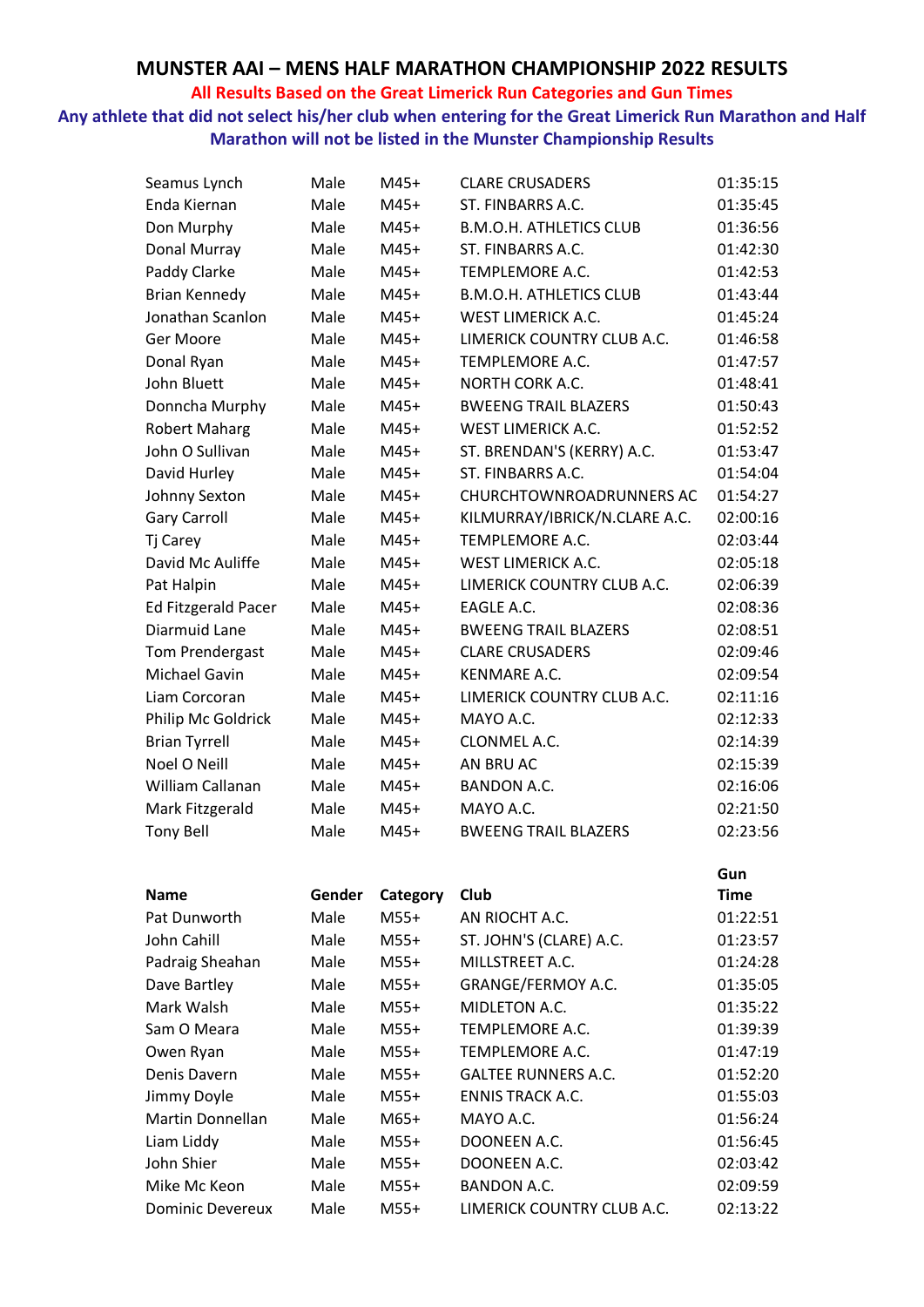#### **All Results Based on the Great Limerick Run Categories and Gun Times**

## **Any athlete that did not select his/her club when entering for the Great Limerick Run Marathon and Half Marathon will not be listed in the Munster Championship Results**

| Ger Meehan           | Male | $M55+$      | DOONEEN A.C.               | 02:19:57 |
|----------------------|------|-------------|----------------------------|----------|
| Jerry Sheedy         | Male | $M65+$      | KILMALLOCK A.C.            | 02:20:08 |
| <b>Adrian Breen</b>  | Male | $M65+$      | LIMERICK COUNTRY CLUB A.C. | 02:26:33 |
| <b>Tony Dunne</b>    | Male | M65+        | GRANGE/FERMOY A.C.         | 02:30:35 |
|                      |      |             |                            |          |
| <b>Team Results</b>  |      |             |                            |          |
| Kieran Mc Keown      | Male | M45+        | GRANGE/FERMOY A.C.         | 01:15:16 |
| <b>Andy Goulding</b> | Male | $M35+$      | GRANGE/FERMOY A.C.         | 01:16:19 |
| Liam O Connor        | Male | $M45+$      | GRANGE/FERMOY A.C.         | 01:16:20 |
|                      |      |             |                            | 03:47:55 |
| Rory Chesser         | Male | $M35+$      | <b>ENNIS TRACK A.C.</b>    | 01:14:48 |
| Alan Webb            | Male | $M35+$      | <b>ENNIS TRACK A.C.</b>    | 01:22:12 |
| Seamus Nugent        | Male | <b>MSEN</b> | <b>ENNIS TRACK A.C.</b>    | 01:23:40 |
|                      |      |             |                            | 04:00:40 |
| Daniel Bloom         | Male | <b>MSEN</b> | MIDLETON A.C.              | 01:17:50 |
| Derek Ahern          | Male | $M35+$      | MIDLETON A.C.              | 01:26:13 |
| Declan Dorgan        | Male | $M45+$      | MIDLETON A.C.              | 01:27:20 |
|                      |      |             |                            | 04:11:23 |
| Karl Lenihan         | Male | M45+        | WEST LIMERICK A.C.         | 01:15:06 |
| <b>Gerard Guina</b>  | Male | $M35+$      | WEST LIMERICK A.C.         | 01:19:45 |
| <b>Martin Liston</b> | Male | <b>MSEN</b> | WEST LIMERICK A.C.         | 01:38:53 |
|                      |      |             |                            | 04:13:44 |
| Paul Cotter          | Male | $M45+$      | EAGLE A.C.                 | 01:24:19 |
| Pat O Connor         | Male | $M45+$      | EAGLE A.C.                 | 01:28:00 |
| Jason O Mahony       | Male | $M35+$      | EAGLE A.C.                 | 01:29:10 |
|                      |      |             |                            | 04:21:29 |
| Paudie Meehan        | Male | $M35+$      | TEMPLEMORE A.C.            | 01:26:30 |
| <b>Michael Carey</b> | Male | $M35+$      | TEMPLEMORE A.C.            | 01:27:26 |
| Adam Feehan          | Male | $M35+$      | TEMPLEMORE A.C.            | 01:30:34 |
|                      |      |             |                            | 04:24:30 |
| Dermot Gough         | Male | $M35+$      | WEST WATERFORD A.C.        | 01:19:11 |
| Andrew Hickey        | Male | $M45+$      | WEST WATERFORD A.C.        | 01:32:31 |
| Padraig Kennedy      | Male | $M35+$      | WEST WATERFORD A.C.        | 01:33:04 |
|                      |      |             |                            | 04:24:46 |
| <b>Niall Harris</b>  | Male | $M35+$      | DOONEEN A.C.               | 01:22:21 |
| Mike Griffin         | Male | $M45+$      | DOONEEN A.C.               | 01:29:27 |
| Stephen Aherne       | Male | $M35+$      | DOONEEN A.C.               | 01:36:04 |
|                      |      |             |                            | 04:27:52 |